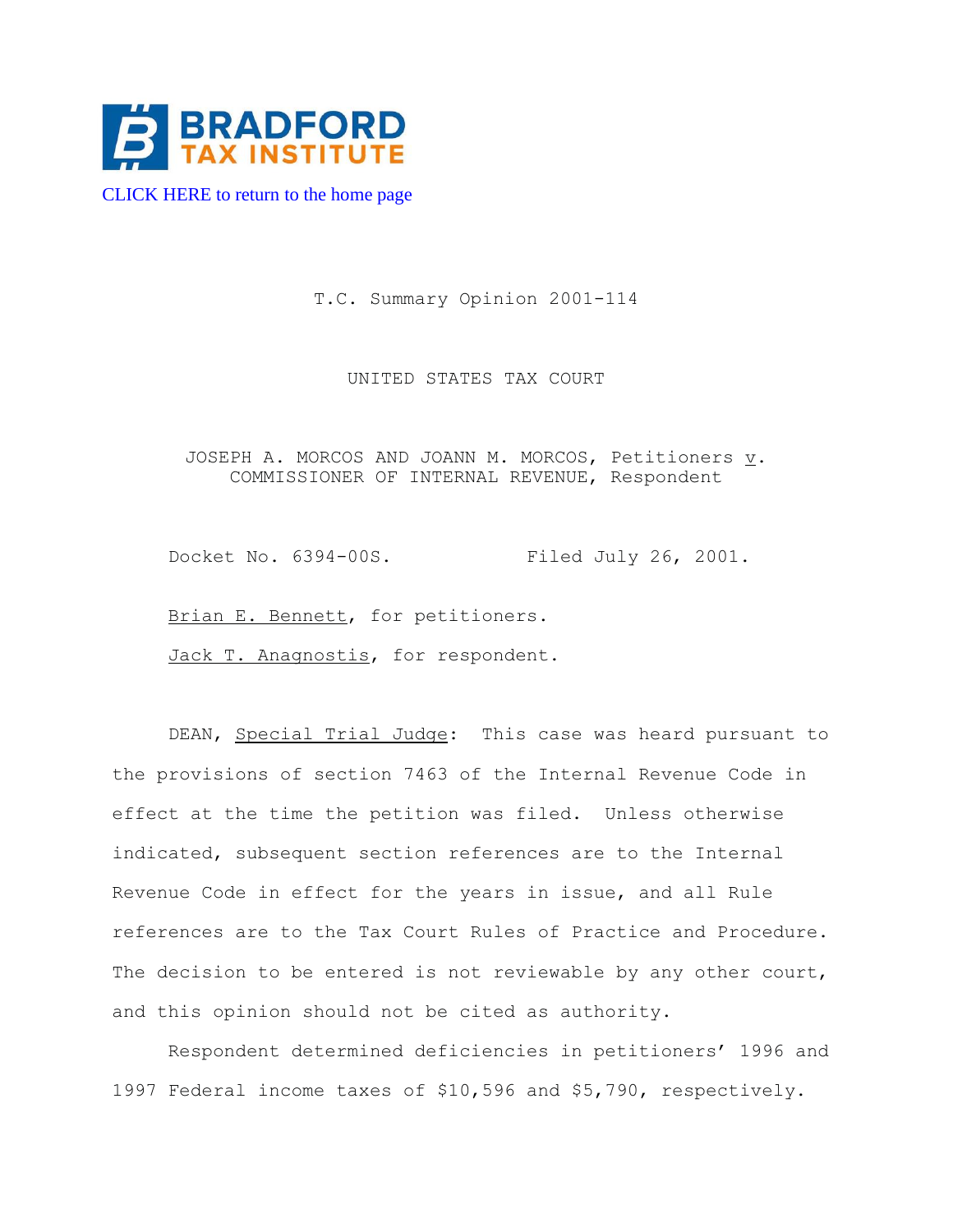After concessions,<sup>1</sup> the issues for decision are: (1) Whether the deductions petitioners claimed on their 1996 and 1997 Federal income tax returns with respect to the rental of rooms in their personal residence are subject to the limitation imposed by section  $280A(c)$ (5); and (2) whether petitioners properly calculated depreciation expenses with respect to their rental activity.

## Background

The stipulation of facts and the accompanying exhibits are incorporated herein by reference. Petitioners resided in Wayne, Pennsylvania, at the time their petition was filed with the Court.

In 1983 petitioners paid \$125,000 for a 1-acre property in Radnor Township, Pennsylvania. The property includes the following improvements: a three-story, 4500 square foot Victorian style house (main house); a two-story, 1200 square foot carriage house (carriage house); landscaped grounds; a swimming pool; and a pool house with shower facilities and a full kitchen.

 $- 2 -$ 

 $1$  Petitioners concede respondent's adjustment to their Schedule C, Profit or Loss From Business, depreciation. Respondent concedes that petitioners are entitled to Schedule C deductions for entertainment and travel expenses and that petitioners are entitled to deduct \$5,231 of legal expenses incurred in connection with their residential rental activity. The adjustments to itemized deductions in the notice of deficiency are computational adjustments which will be affected by the outcome of the other issues to be decided.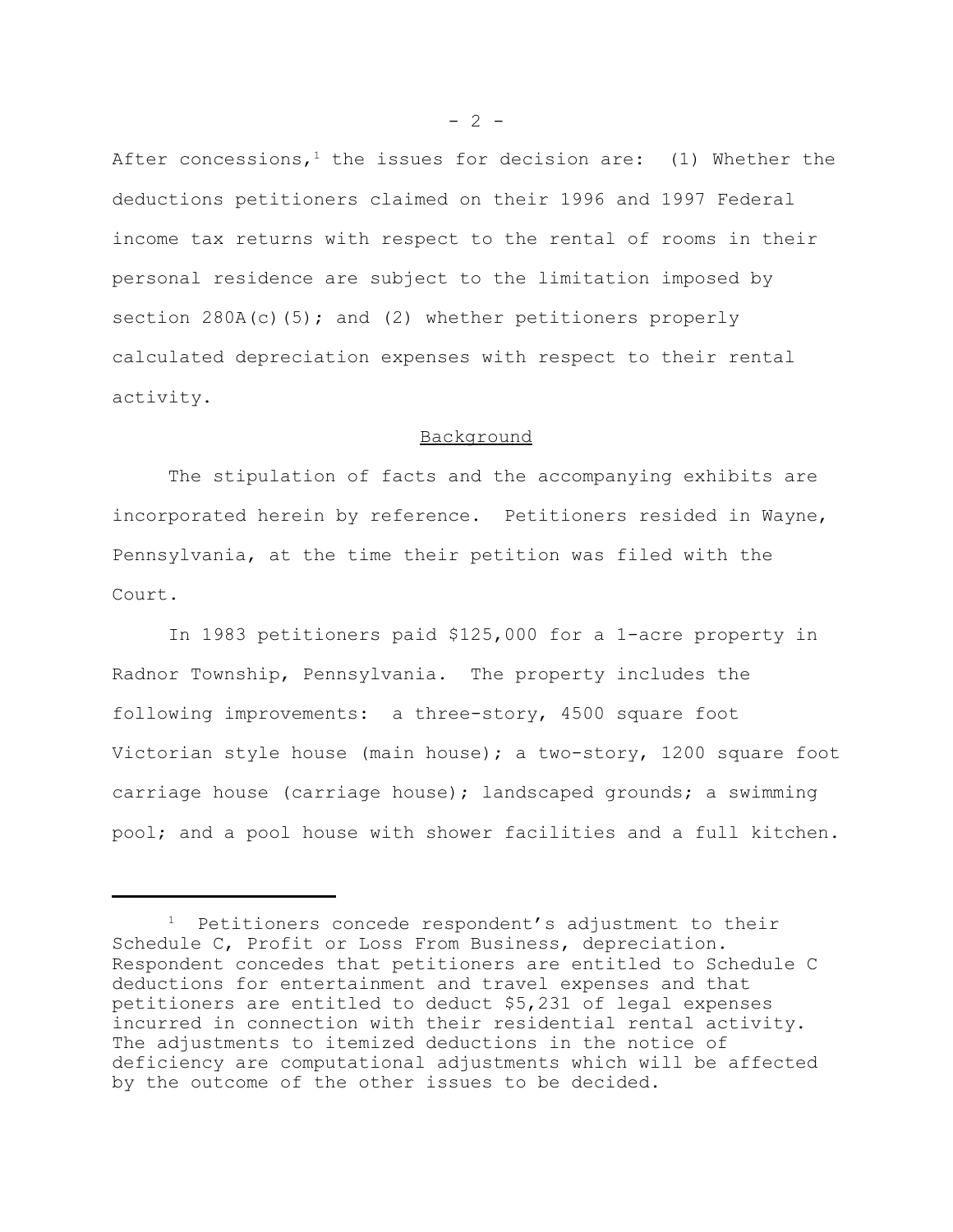The first floor of the main house consists of a furnished living room, dining room, den, and kitchen. The second floor consists of petitioners' private bedroom suite, a guest bedroom, a guest bathroom, a laundry room, a sun porch, and an office. The third floor consists of three furnished bedroom suites with private baths (third floor units). Each suite is accessed with its own key. The third floor units are accessed by climbing a staircase that extends from the foyer in the first floor, to the second and third floors.

For all of 1996 and 1997, petitioners rented the three third floor units on a month-to-month basis to individuals not related to petitioners. The tenants of these units had full use of the facilities on the first floor and the second floor, except for petitioners' private bedroom suite. The tenants of the main house, as well as petitioners, prepared meals daily in the kitchen and used the dining area and laundry room.

The carriage house is a separate dwelling unit. It consists of a living room, kitchen, and laundry room on the first floor and a bedroom and bath on the second floor. Petitioners did not use any portion of the carriage house as part of their personal residence or for personal purposes in 1996 and 1997.

Petitioners reported income and expenses from their rental of the third floor units and the carriage house on Schedules E, Supplemental Income and Loss, filed with their 1996 and 1997

 $- 3 -$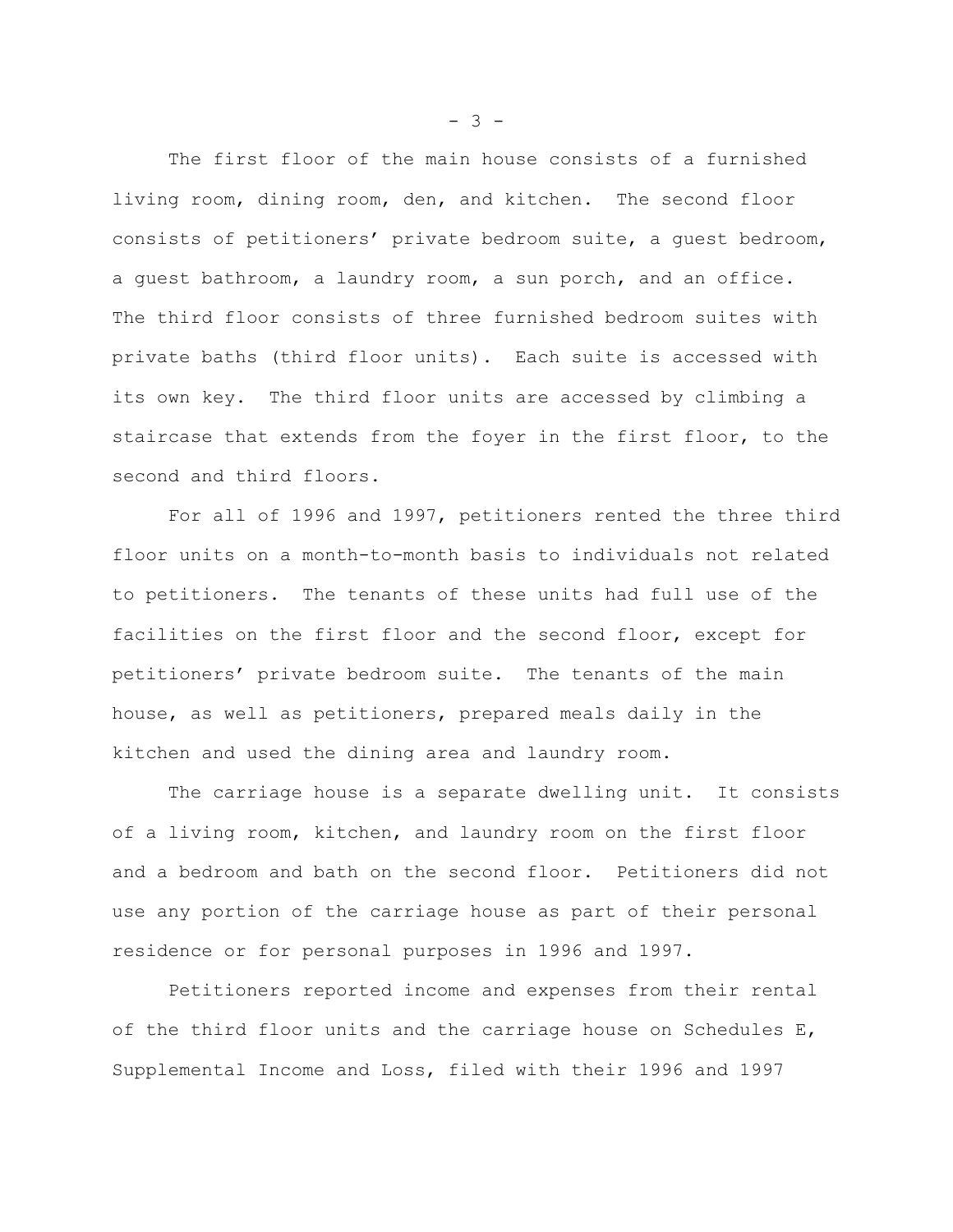Federal income tax returns. Depreciation expenses of \$4,110 for the carriage house and \$26,164 for the third floor units in each year contributed to net rental losses of \$26,387 in 1996 and \$16,908 in 1997 which petitioners used to offset income from wages and self employment.

Petitioners allocate their purchase price for the property between the land and improvements as follows: (1) \$25,000 to land; (2) \$21,000 to the carriage house; and (3) \$79,000 to the main house. Petitioners allocate the following estimated expenses for renovations made to the property over a 15-year period:

| \$30,000 |
|----------|
| 30,000   |
| 40,000   |
| 40,000   |
| 75,000   |
| 15,000   |
| 80,000   |
| 40,000   |
| 25,000   |
| 125,000  |
| 70,000   |
| 570,000  |
|          |

Petitioners calculated depreciation allowances with respect to the third floor units by allocating a portion of their purchase price to the third floor and increasing their depreciable cost basis by the amount they incurred in renovating the third floor. Petitioners also claimed depreciation for a percentage of the cost basis and renovation costs for the common areas of the main house.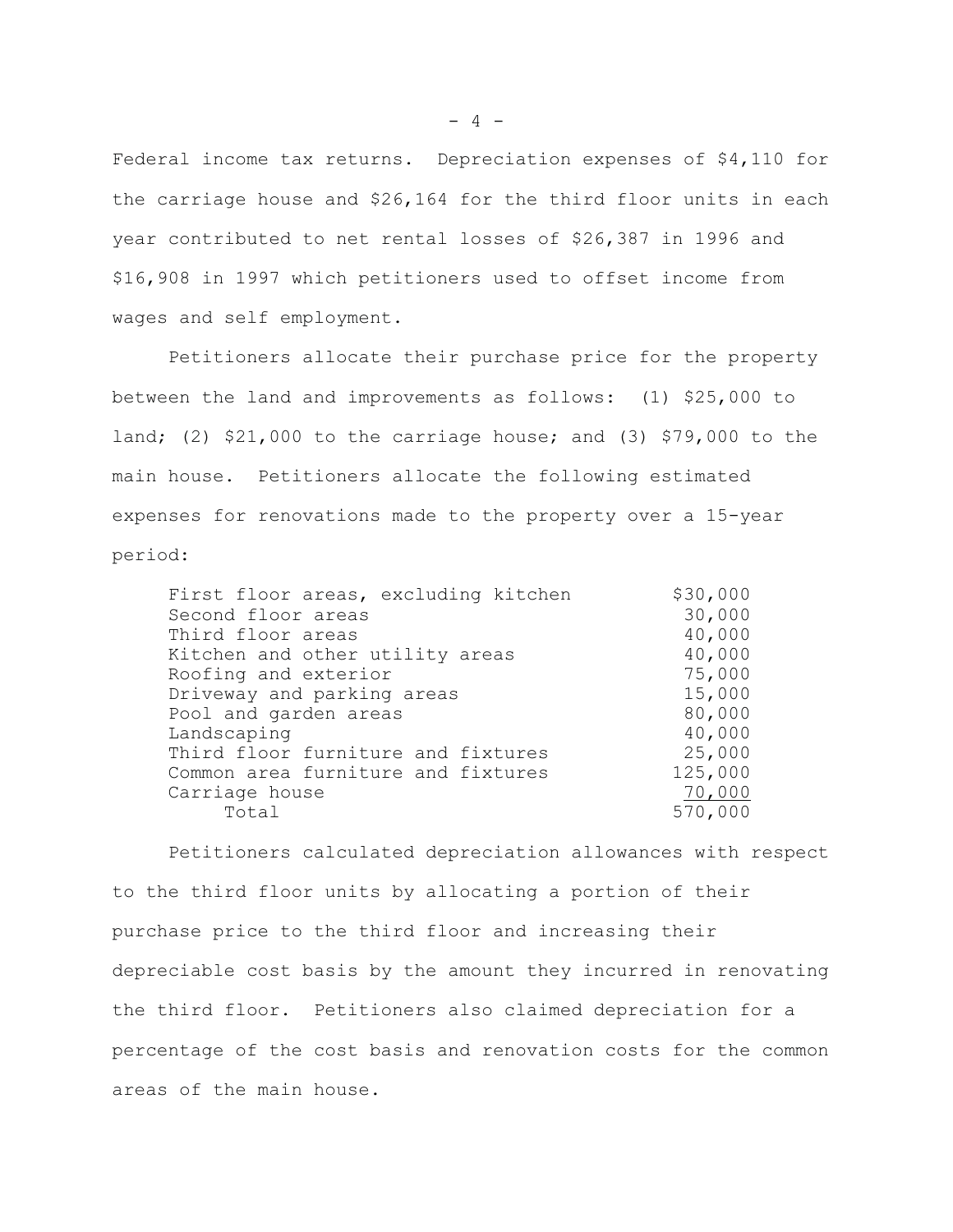Petitioners depreciated the carriage house as a separate dwelling unit at 100 percent of its cost basis (determined based on its square footage as a percentage of the square footage of the main house and carriage house combined) plus its renovation costs. Based on a total of seven people using the grounds, five of whom were renters, petitioners depreciated 71 percent of the \$95,000 petitioners spent on grounds' improvements (\$80,000 on pool/garden areas and \$15,000 on driveway/parking areas).

Respondent determined that petitioners incorrectly calculated depreciation on their 1996 and 1997 Federal income tax returns. With respect to the main house, respondent allowed depreciation for the third floor units only. Respondent determined depreciation by allocating one third of petitioners' \$125,000 purchase price for the land and improvements to the third floor units. Respondent also allowed petitioners to increase their basis by \$40,000 for renovations to the third floor units and to depreciate the furniture and fixtures in the units purchased at a cost of \$25,000. With respect to depreciation for the carriage house, respondent determined the percentage of petitioner's cost basis attributable to the carriage house based on its total square footage as a percentage of the square footage of the main house. Respondent then calculated allowable depreciation by attributing that percentage of petitioner's \$125,000 purchase price to the business use of

 $- 5 -$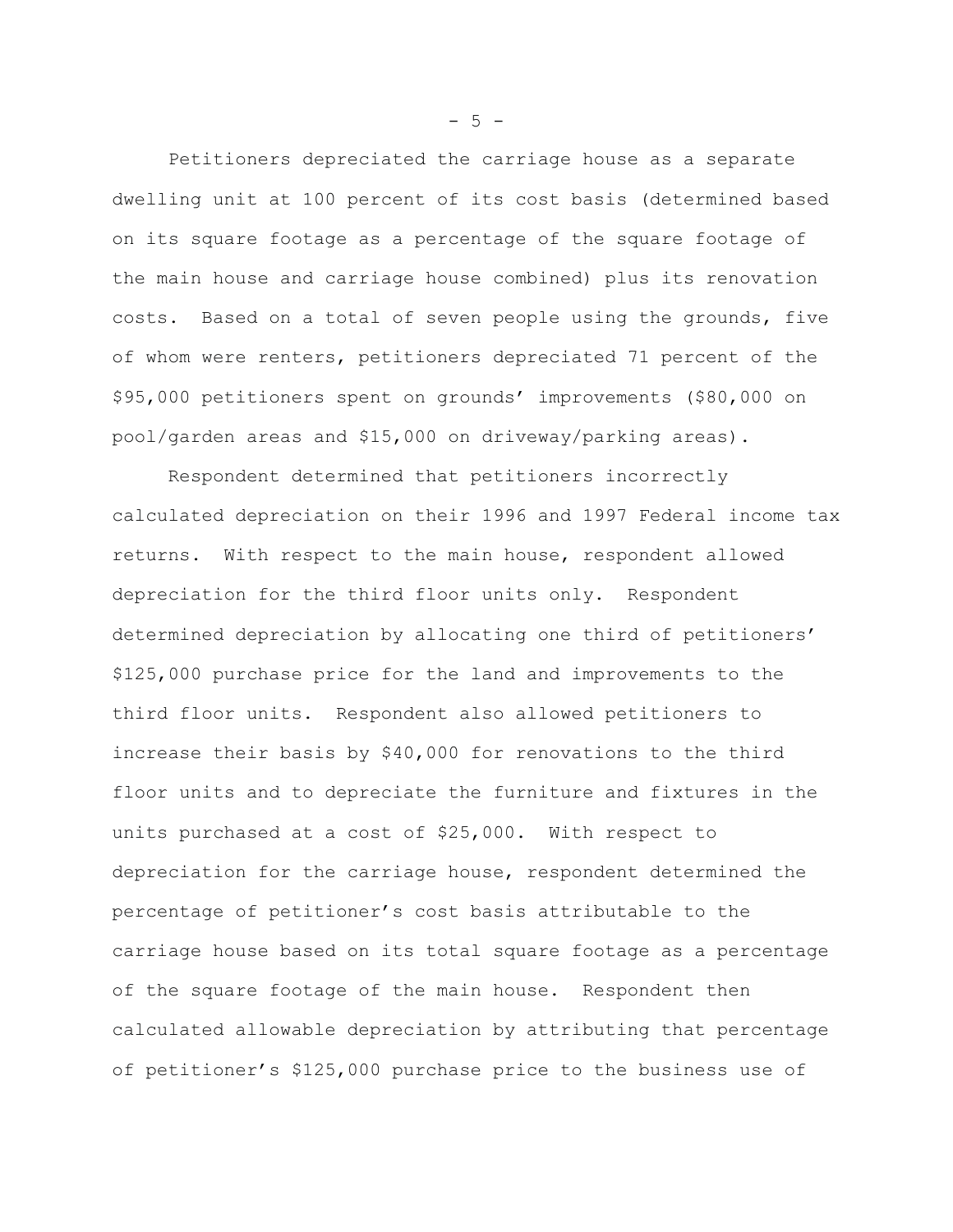the carriage house. Respondent also allowed petitioners to capitalize for depreciation the \$70,000 they spent for renovations to the carriage house.

As an additional argument to support the adjustments, respondent argued at trial that the deductions attributable to petitioner's rental of the third floor units are limited to their gross rental income from the units minus certain deductions.

## Discussion

The first issue considered is whether section 280A(c)(5) limits petitioners' deductions for the rental of the third floor units. Section 280A(a) provides the general rule that no deduction is allowable "with respect to the use of a dwelling unit which is used by the taxpayer during the taxable year as a residence." The term "dwelling unit includes a house, apartment, condominium, mobile home, boat, or similar property, and all structures or other property appurtenant to such dwelling unit." Sec. 280A(f)(1)(A). The term "dwelling unit" does not include that portion of a unit which is used exclusively as a hotel, motel, inn, or similar establishment. Sec. 280A(f)(1)(B).

Section 280A(c) lists exceptions to the general rule of section 280A(a). The only exception relevant herein is that provided by section  $280A(c)(3)$  which states that "Subsection (a) shall not apply to any item which is attributable to the rental of the dwelling unit or portion thereof (determined after the

- 6 -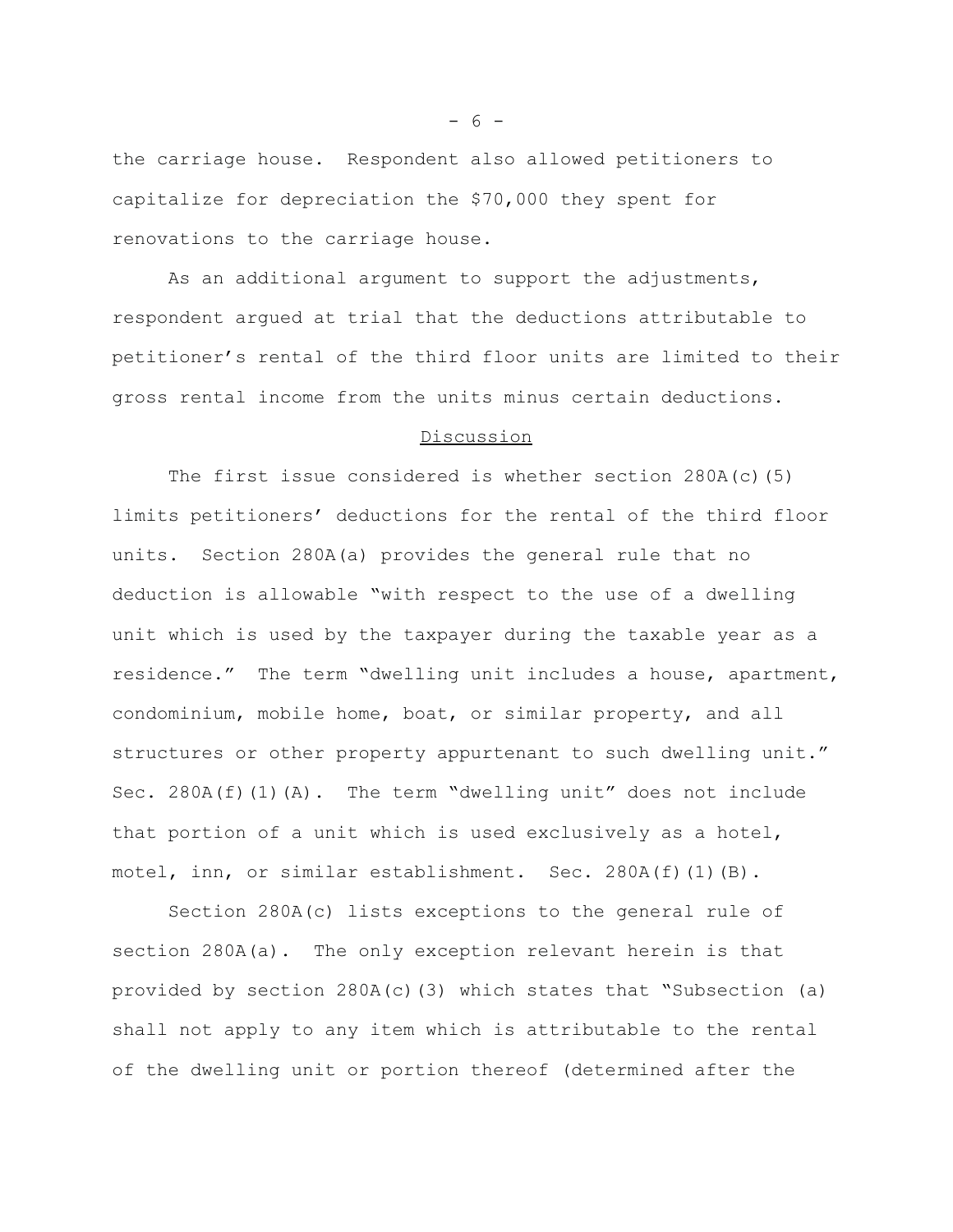application of subsection (e))." Subsection (e) requires a taxpayer who uses the dwelling unit for personal purposes during the taxable year, as a residence or otherwise, to limit his deductions. In petitioners' case this limitation does not affect their deductions because the dwelling unit was rented for 100 percent of the time it was used. See Dinsmore v. Commissioner, T.C. Memo. 1994-134, affd. in part and remanded on other issues 78 F.3d 592 (9th Cir. 1996).

Section  $280A(c)(5)$ , however, limits the deduction of expenses incurred in the rental use of a residence that may be allowed under section 280A(c)(3) to an amount not in excess of the gross income derived from the rental use for the taxable year over the sum of: (1) The deductions allocable to the rental use that are otherwise allowable regardless of such rental use (such as mortgage interest and real estate taxes); plus (2) any deductions that are allocable to the rental activity in which the rental use of the residence occurs, but that are not allocable to the rental use of the residence itself. Thus, a taxpayer may not normally offset against unrelated income a net rental loss incurred from, and attributable to, the rental use of the taxpayer's residence. Feldman v. Commissioner, 84 T.C. 1, 5 (1985), affd. 791 F.2d 781 (9th Cir. 1986).

Petitioners contend that their rental of the third floor units is not subject to the limitation of section  $280A(c)(5)$ .

- 7 -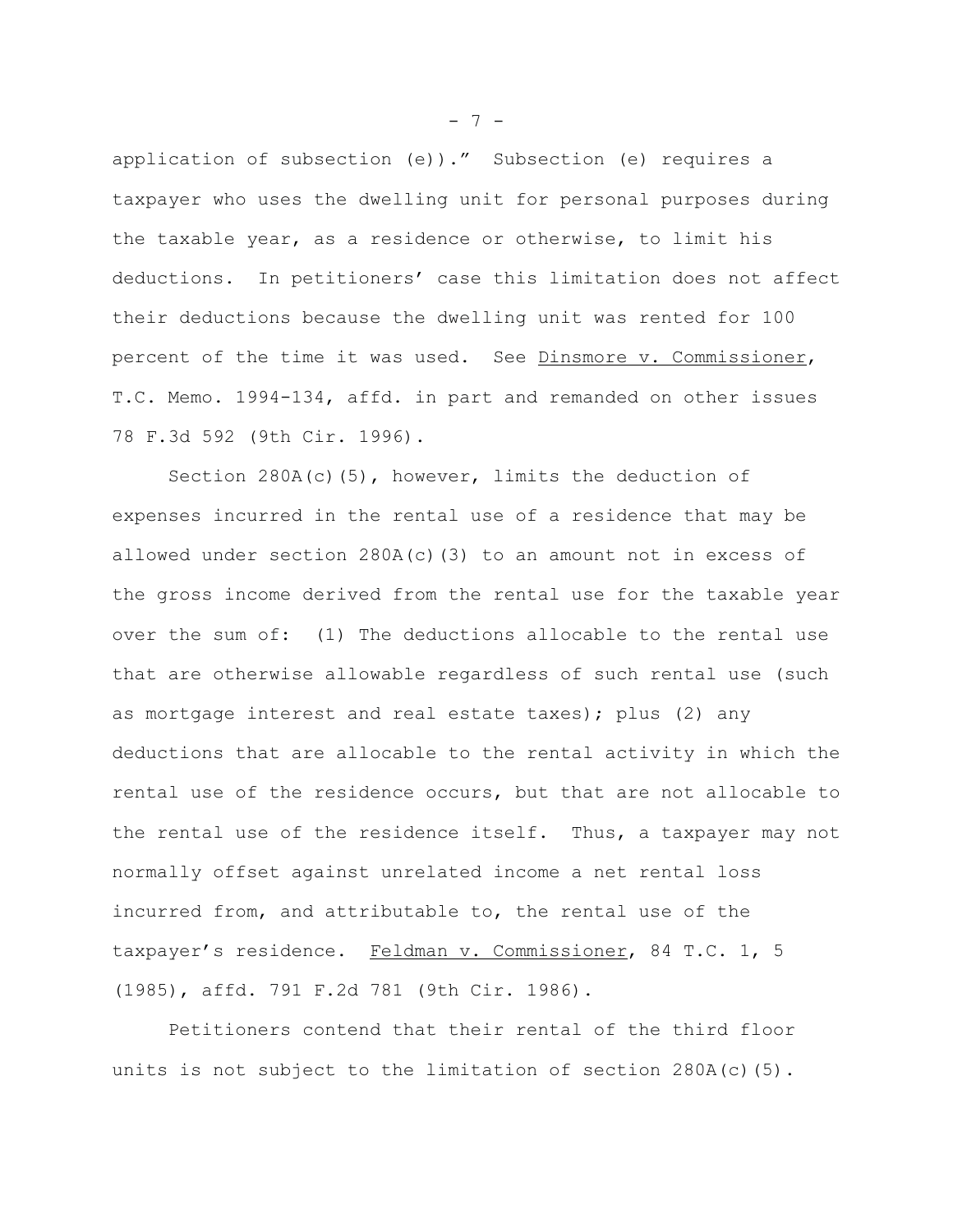Their first argument is that section 280A is not applicable to their rental of rooms in their personal residence because Congress intended the statute to apply only to vacation homes. Petitioners base their argument on the explanations of the statute's provisions in both the Senate and House reports which focus on the limitation imposed on deductions attributable to the rental of a vacation home.

The starting point for construing the meaning of a statute must be the language used by Congress. Reiter v. Sonotone Corp., 442 U.S. 330, 337 (1979). We assume that the legislative purpose is expressed by the ordinary meaning of the words used. Richards  $\underline{v}$ . United States, 369 U.S. 1, 9 (1962). Thus, absent a clearly expressed legislative intention to the contrary, that language must ordinarily be regarded as conclusive. Am. Tobacco Co. v. Patterson, 456 U.S. 63, 68 (1982); Consumer Prod. Safety Commn. v. GTE Sylvania, Inc., 447 U.S. 102, 108 (1980).

We have previously rejected petitioner's argument, observing that the plain language of section 280A contains no such limitation. Russell v. Commissioner, T.C. Memo. 1994-96, affd. without published opinion 76 F.3d 388 (9th Cir. 1995); Gilchrist v. Commissioner, T.C. Memo. 1983-288. Petitioners acknowledge that section 280A is entitled "DISALLOWANCE OF CERTAIN EXPENSES IN CONNECTION WITH BUSINESS USE OF HOME, RENTAL OF VACATION HOMES, ETC." and that the language of the statute is not

- 8 -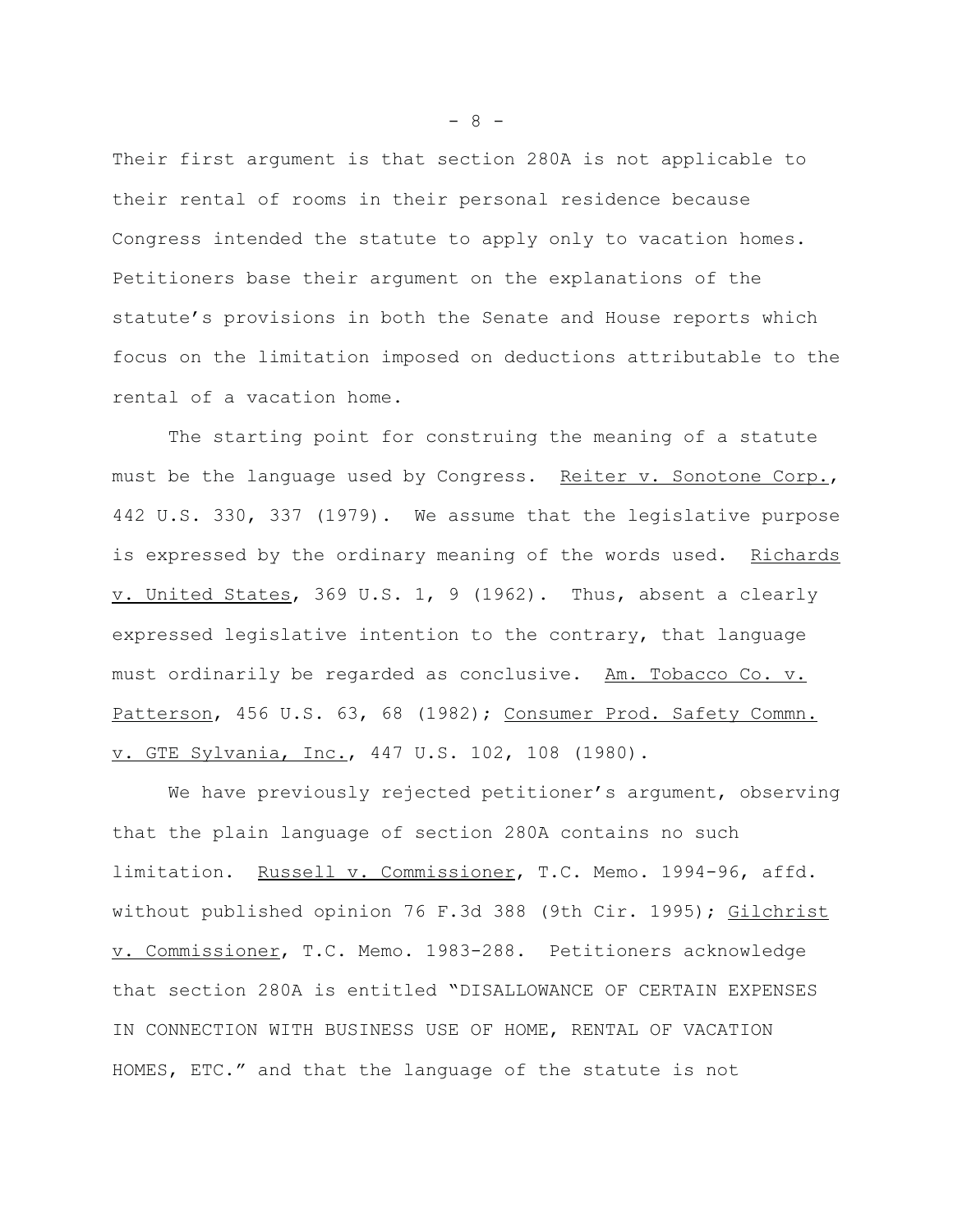exclusive to the rental of vacation homes. Section 280A(a) states the general rule disallowing deductions "with respect to the use of a dwelling unit which is used by the taxpayer during the taxable year as a residence." A taxpayer's primary residence in which he lives year round falls within this definition. Sec. 280A(d). If Congress had intended for section 280A to apply only to the rental of vacation homes, they were capable of creating such result.

Moreover, the legislative history of section 280A establishes that Congress wanted to prevent taxpayers from converting nondeductible personal living expenses into deductible business expenses. S. Rept. 94-938 (1976), 1976-3 C.B. (Vol. 3) 49. The underlying rationale of the statute is just as relevant for taxpayers renting portions of their primary residence and attempting to deduct personal living expenses as it is for taxpayers renting their vacation homes.

Petitioners next argue that the limitation of section  $280A(c)$  (5) does not apply to them "by virtue of the terms of section  $280A(c)$  (3) which excepts 'rental of the dwelling unit or portion thereof.'" This argument is without merit. Section  $280A(c)(3)$  excepts rental use from the application of section 280A(a). Respondent does not contend that petitioners are not entitled to deduct any of the expenses attributable to the rental of a portion of their dwelling unit pursuant to section 280A(a),

- 9 -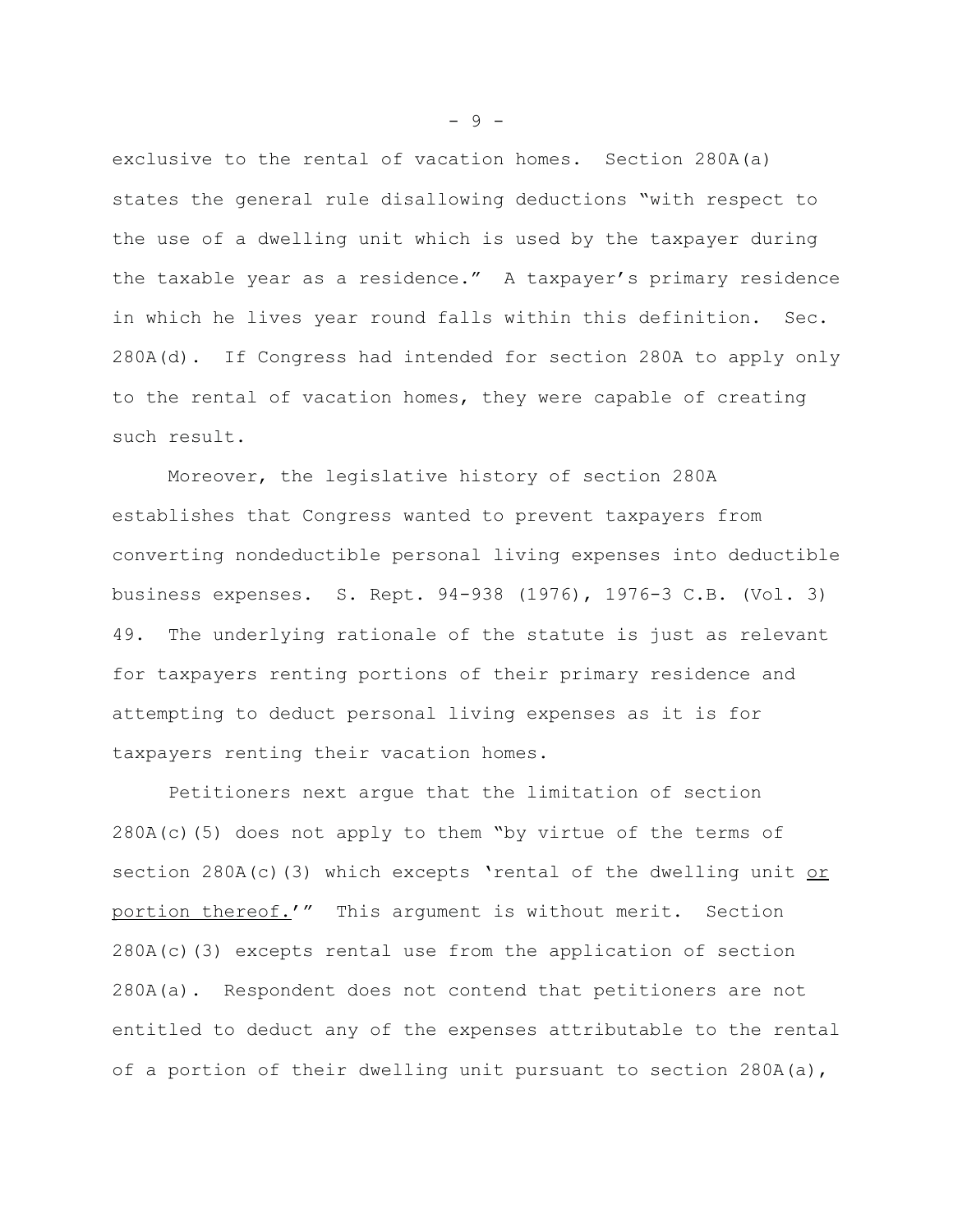but that they are subject to the limitation of section  $280A(c)(5)$ , which specifically applies to a use described in section 280A(c)(3) where the dwelling unit is used by the taxpayer during the taxable year as a residence.

Petitioners next contend that their third floor units come within the provision of section  $280A(f)(1)(B)$  which excludes from the limitations of section 280A that portion of a dwelling unit "used exclusively as a hotel, motel, inn, or similar establishment." They rely on the following proposed regulation:

Exception. Notwithstanding the provisions of paragraph (c)(1) of this section, the term "dwelling unit" does not include any unit or portion of a unit which is used exclusively as a hotel, motel, inn, or similar establishment. Property is so used only if it is regularly available for occupancy by paying customers and only if no person having an interest in the property is deemed under the rules of this section to have used the unit (or the portion of the unit) as a residence during the taxable year. Thus, this exception may apply to a portion of a home used to furnish lodging to tourists or to long-term boarders such as students. [Sec. 1.280A-1(c)(2), Proposed Income Tax Regs., 45 Fed. Reg. 52399, 52401 (Aug. 7. 1980) as amended by 48 Fed. Reg. 33320, 33322 (Jul. 21, 1983).]

Petitioners maintain that the month-to-month tenants of their third floor units are analogous to "long-term boarders such as students".

Although proposed regulations carry no greater weight than a position advanced on brief by respondent, they may be useful as guidelines where they closely follow the legislative history of the act. Estate of Wallace v. Commissioner, 95 T.C. 525, 547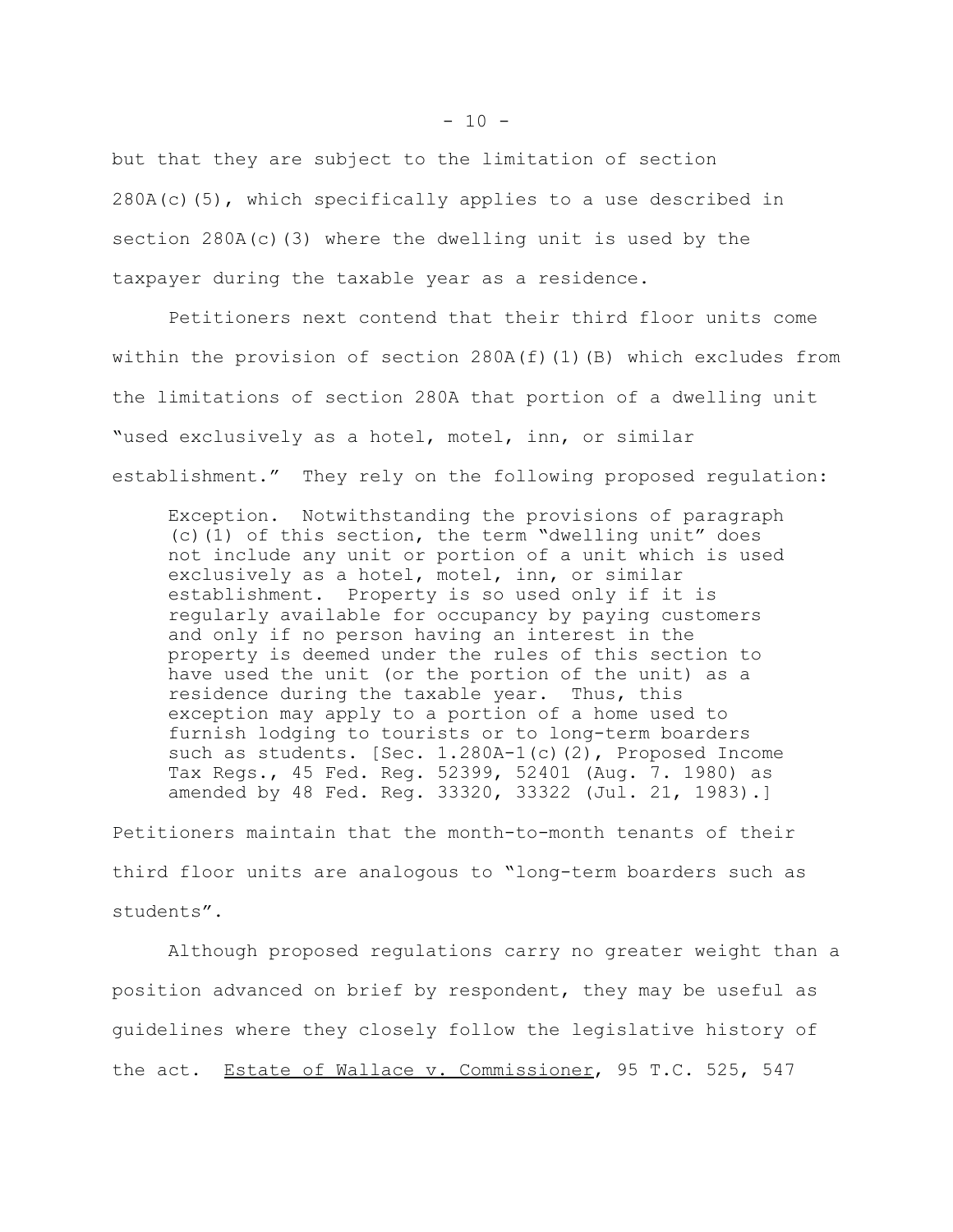(1990), affd. 965 F.2d 1038 (11th Cir. 1992); Miller v. Commissioner, 70 T.C. 448, 460 (1978); F.W. Woolworth Co. v. Commissioner, 54 T.C. 1233, 1265-1266 (1970)). The facts of petitioners' case, considered in light of the statute and regulation proposed thereunder, do not justify the conclusion that petitioners used any portion of their home exclusively as a "hotel, motel, inn, or similar establishment."

Petitioners advertised the availability of the third floor units in the newspaper under the heading "House to Share". Petitioner testified that their month-to-month tenants during the years in issue leased the units for 2 to 3 years. Nothing in the record suggests that petitioners operated a commercial operation such as a hotel, motel, inn, or similar establishment. Rather, the record indicates that petitioners rented rooms in their house to offset their living costs. Moreover, the adoption of petitioners' broad interpretation of section 280A(f)(1)(B) would frustrate the purpose of section 280A.

As such, petitioners are subject to the limitation of section 280A(c)(5) with respect to the rental of the third floor units of their main house. Petitioners, thus may deduct expenses to the extent of the excess of the gross income derived from such use for the taxable year over the sum of: (1) The deductions allocable to the rental use that are otherwise allowable regardless of such rental use (such as mortgage interest and real

 $- 11 -$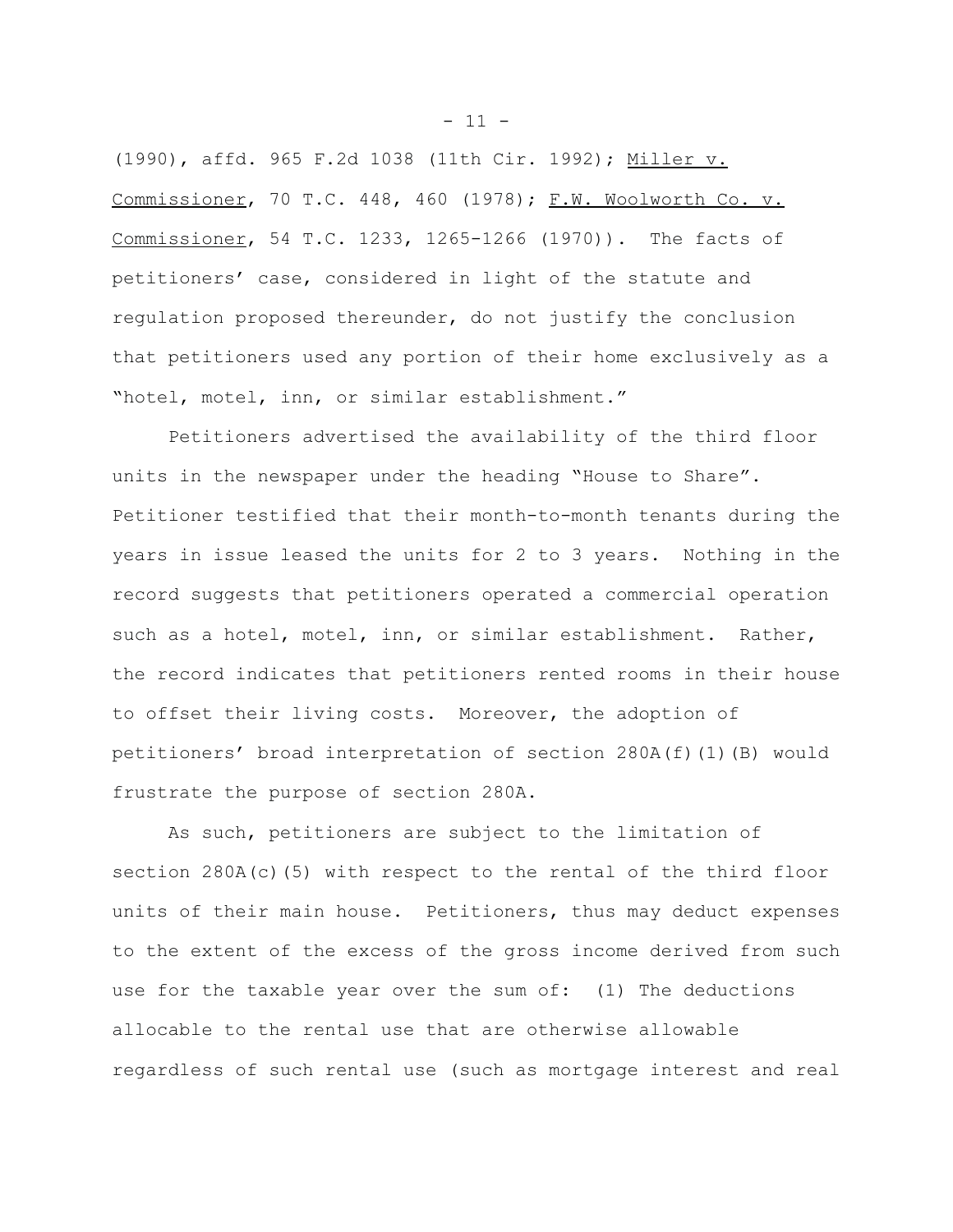estate taxes); plus (2) any deductions that are allocable to the rental activity in which the rental use of the residence occurs but that are not allocable to the rental use of the residence itself. From the record it is clear that once petitioners account for the mortgage interest and real estate taxes allocable to the third floor units, as well as other expenses attributable to their rental of the units, they will not have any excess gross income from the units from which to take depreciation deductions.

The parties agree that the carriage house is a separate dwelling unit and that petitioners did not use any portion of it for personal purposes during the years in issue. Thus, petitioners' deductions with respect to the carriage house are not subject to the limitations of section 280A. The parties, however, disagree as to the carriage house's appropriate cost basis for depreciation. Petitioners allocated their purchase price of the property between the land and the improvements. They then allocated a portion of the price allocated to improvements to the carriage house based on its square footage as a percentage of the square footage of the main house and carriage house combined and added the carriage house renovation costs. We agree with petitioners' method of determining their cost basis in the carriage house.

 $- 12 -$